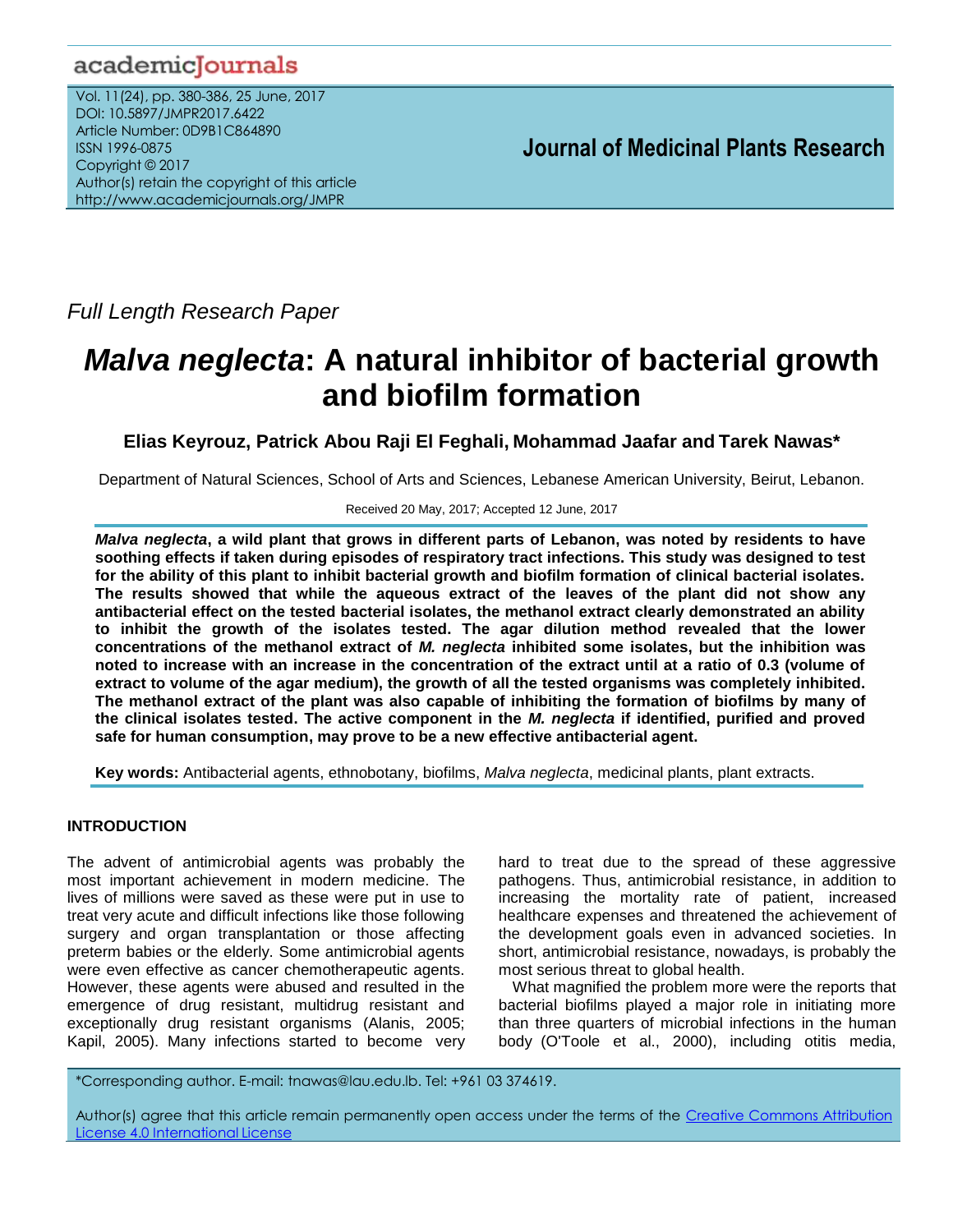osteomyelitis, native valve endocarditis, cystic fibrosis pneumonia as well as urinary tract infections (Costerton et al., 1999). A biofilm, which is a buildup of microorganisms in mainly, a polysaccharide environment (O'Toole et al., 2000; Sutherland, 2001), was shown to be involved in the change of organisms from a planktonic to a sessile mode of growth. Accordingly, the biofilm forming organisms were protected from any harsh surrounding conditions (Costerton et al., 1999), including exposure to antimicrobial agents. Mature biofilms (> 7 days) were demonstrated to be notably resistant to 500 to 5,000 times the concentrations of these agents than were necessary to kill free floating (planktonic) cells of the same organism (Khoury et al., 1992). Common biofilm formers are numerous and include *Escherichia coli*, *Staphylococcus aureus*, *Streptococcus pyogenes, Klebsiella pneumonia, Proteus mirabilis* and *Pseudomonas aeruginosa* (Donlan, 2001).

Finding new methods to combat these organisms including searching for new antimicrobial drugs including antibiotics has been a major concern to all public health authorities. Ethno-pharmacologists, botanists, microbiologists and natural-product chemists, have not seize to work on plants to find new phytochemicals that may serve as a solution for this wide spread and still magnifying threat (Ncube et al., 2008; Laxminarayan et al., 2013; WHO, 2016).

Traditional and even modern medicine depends fully or in part on medicinal plants that were and still are a very important bio-resource of drugs. Historically, many of these plants were used by regular people over time and were recognized for their positive effect (Neube et al., 2008). As reports indicated that the organic solvent extracts of both the leaves and flowers of other species of the same genus (*Malva sylvestris* and *Malva moschata),* had high bactericidal activity, anti-ulcerogenic and antiinflammatory effects in patients when used for respiratory tract, GI tract and skin infections (Kumarasamy et al., 2002; Çakılcıoğlu et al., 2010; Razav et al., 2011; Mohammad Eini et al., 2014; Mirghiasi et al. 2015), the present study was performed using the plant, *Malva neglecta,* commonly used, in the Northern Bekaa region and other rural regions of Lebanon, as a medicinal plant for treatment of respiratory tract infection

*M. neglecta* is a wild plant that is also known as the dwarf mallow or common mallow and belongs to the mallow family – *Malvaceae*. Its flowers are regular (actinomorphic), 1.5-2.5 cm wide with 5 petals that are white, pinkish or red-veined with notched tips. The leaves of *M. neglecta* are alternate, long-stalked, stipulate and blade-kidney shaped (Nature Gate, 2017).

*M. neglecta* was also reported to have many additional benefits. It demonstrated anti-ulcerogenic and antiinflammatory activities in patients with osteoarthritis, and was used as an expectorant, laxative and for the maturation of abscesses, stomach ache, menstrual disorders, abdominal pain, sore throat, vaginitis and constipation (Çakılcıoğlu et al., 2010; Mirghiasi et al., 2015).

This study aimed at determining whether the leaves of *M. neglecta,* had antibacterial effects and/or had the ability to inhibit the formation of biofilms by different pathogenic bacteria.

#### **MATERIALS AND METHODS**

#### **Plant used**

Fresh samples of the leaves of the plant, *M. neglecta,* which grows in the wild, were obtained from the Deir El Ahmar region of the Governorate of Bekaa in Eastern Lebanon, identified by our reference botanist and then immediately sent to the microbiology laboratory for processing.

#### **Bacterial isolates**

The bacterial isolates used in the study were clinical isolates courteously provided by the Clinical Microbiology Laboratory of the Lebanese American University Medical Center- Rizk Hospital (LAUMC- RH). Specifically, the isolates used were the following: 3 isolates of *Pseudomonas aeruginosa* (designated in the study as isolates 1, 2 and 3) and one isolate of each of the following organisms: *Escherichia coli, Klebsiella pneumoniae, Proteus mirabilis, Staphylococcus aureus* and *Streptococcus pyogenes.* The identity of the isolates was confirmed by Gram staining and standard tests (Jorgensen and Pfaller, 2015) were performed. For the definitive identification of the Gram negative bacilli, API 20E kits ((Biomerieux-France) were used.

#### **Aqueous extraction and testing for anti-bacterial activity**

#### *Preparation of the aqueous extract*

The fresh *M. neglecta* leaves were boiled in water until the liquid became thick. A portion of the extract was autoclaved while another was used without autoclaving.

#### *Testing for anti-bacterial activity of the aqueous extract*

The antibacterial effect of the aqueous extracts was performed by using the disc agar diffusion and the well agar diffusion methods. The recommended Mueller-Hinton agar (MHA) was prepared and used in both methods as recommended (CLSI, 2014).

**The disc agar diffusion method:** The MHA plates were seeded with a 0.5 McFarland equivalent turbidity of the fresh test organisms (*S. aureus*, *E. coli* and *P. aeruginosa* isolate 1). The discs used were filter paper discs soaked with the aqueous extract (20 µl of the extract were added to each disc) and were inserted on the surface of the agar as recommended (CLSI, 2014). The plates were incubated at 35°C for 24 h after which the appearance of zones of inhibition around the discs were noted and measured (when present). The test for each organism was done using the autoclaved and the unautoclaved aqueous extract.

**The well agar diffusion method:** The MHA plates were seeded with a 0.5 McFarland equivalent turbidity of the fresh test organisms (*S. aureus, E. coli* and *P. aeruginosa* isolate 1). Using a cup borer, an 8.5 mm well in the middle of the plate was filled with 100 µl of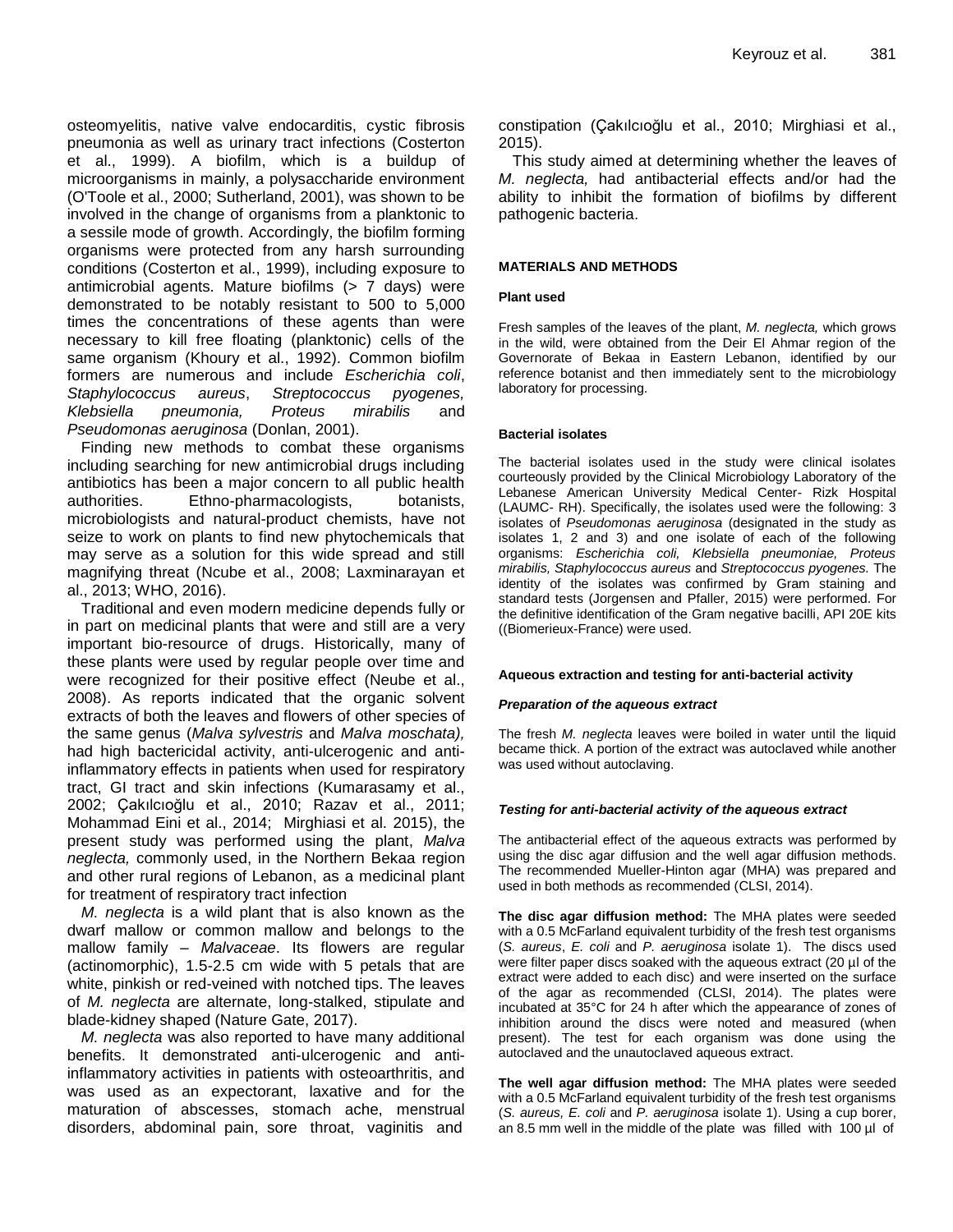the extract (Perez et al., 1990). The plates were then incubated at 35°C for 24 h after which the appearance of zones of inhibition around the wells were noted and measured (when present). The test for each organism was done using the autoclaved and the unautoclaved aqueous extract.

#### **Methanol extraction and testing for anti-bacterial activity**

#### *Preparation of the methanol extract*

The fresh *M. neglecta* leaves were chopped and mixed with 80% methanol in a blender. The extract was then transferred to an Erlenmeyer flask and kept in an orbital shaker for 1 week, after which the extract was filtered using vacuum filtration and was ready for use.

#### *Testing for anti-bacterial activity of the methanol extract*

The antibacterial activity of the methanol extract was tested using the agar dilution method (Ncube et al., 2008). Trypticase soy agar (TSA) plates were prepared and autoclaved as recommended by the manufacturer. A portion of the agar was poured into the first half of a bi-Petri dish (to be used as control) in each plate that will be used in the experiment. The Erlenmeyer flask containing the remaining melted TSA agar was then put in a water bath at 70°C, and a volume of *M. neglecta* methanol extract was added to the agar to obtain a ratio of 0.14 of the methanol extract volume to the volume of the TSA agar. The procedure was then repeated twice to prepare TSA agar media containing a ratio of methanol extract volume to that of TSA agar of 0.16 and 0.30, respectively. The melted agars were kept in the water bath (at 70°C) for 15 min to allow for the evaporation of the methanol, after which each of the 3 melted agars were poured in the second half of each of the bi-petri dishes that were used in the testing of the antibacterial effect of each of the different organisms used in the study.

After the turbidity of each of the tested organisms (*P. aeruginosa*, isolates 1, 2 and 3, *E. coli, K. pneumoniae, P. mirabilis, S. aureus*  and *S. pyogenes*) was adjusted to that of a 0.5 McFarland standard (in saline), the prepared bi-plates were each seeded by the test organisms (individually) using different sterile swabs, for each part of each plate, incubated at 35°C for 24 h and then checked for the growth of the organisms on the surface.

#### **Effect of the methanol extract on biofilm formation**

#### *Preparation of the bacterial isolates*

From fresh agar plates, each of the test organisms was used to inoculate a 10 ml trypticase soy broth (TSB) tube with 1% glucose. The inoculated TSB tubes were left in the incubator at 37°C for 24 h after which, the culture tubes were diluted 100 times with fresh media.

#### *Effect of the extracts on biofilm formation*

To test for the formation of biofilms by the isolates and possible inhibition of the process by the methanol extract of *M. neglecta*, a method very slightly modified from that used by Mathur et al. (2006) was used. The methanol extract was added to the test wells of the 96 well flat-bottom tissue culture plates and the plates were left to dry in the incubator under aseptic conditions. Upon drying, 200 µl of sterile TSB were added to the wells of the plates with 10 µl of the

diluted cultures (previous section) and incubated at 35°C for 24 h. The contents of the wells were then gently discarded by repeated soft tapping, after which the wells were washed with phosphate buffered saline (PBS, pH of 7.2) several times. Then, 0.2% sodium acetate was added to fix any biofilms that may have formed and a 0.1% solution of crystal violet was finally added to stain the biofilms, when present. Excess stain was then removed with deionized water and the plates were left to dry. The optical densities were later determined by using a microplate auto-reader at 570 nm wavelength. To have a precise result, each of the test samples (and controls) was performed in 16 wells. The reported optical densities in the study were the averages of the 16 readings of each sample.

# **RESULTS**

#### **Antibacterial effect of the aqueous extract**

Using both the disc agar diffusion and well agar diffusion methods, the aqueous extract of *M. neglecta* did not demonstrate any antibacterial effect. No zones of inhibition of growth were detected in any of the test plates for any of the 3 bacterial isolates used: *E. coli, P. aeruginosa* (isolate 1) and *S. aureus*.

#### **Antibacterial effect of the methanol extract**

Unlike the aqueous extract, the methanol extract showed obvious antibacterial characteristics. At a ratio of extract volume to agar volume of 0.14, the extract of *M. neglecta*  inhibited the growth of the *P. aeruginosa* (isolate 2) and *S. pyogenes*, but had no effect on the other isolates (Table 1).

When the ratio of extract volume to agar volume was slightly increased to 0.16, the growth of *S. pyogenes S. aureus* and *K. pneumoniae* was inhibited totally, while the growth of *P. aeruginosa* (isolate 1) was partially inhibited. It was noted, however, that the *P. aeruginosa* (isolate 2) which was totally inhibited at the ratio of 0.14 (v/v) grew moderately at the slightly higher ratio of 0.16 (v/v) (Table 2). Upon raising the ratio of extract volume to agar volume to 0.3, the growth of all the tested clinical isolates was totally inhibited (Table 3).

#### **Effect of the extracts on biofilm formation**

Table 4 represents the optical densities read for each of the samples tested and controls. The same results are represented graphically in Figure 1. The results clearly indicate the ability of all the chosen clinical isolates to form biofilms on the bottom of the tissue culture plates. Whereas it was clear that the *M. neglecta* methanol extract was not capable of inhibiting the formation of biofilms by: *P. aeruginosa* (isolate 3), *E. coli, K. pneumoniae* and *S. pyogenes*, it was clearly evident that it was efficient in inhibiting biofilm formation by two of the *P. aeruginosa* isolates (1 and 2), *P. mirabilis* isolate and the *S. aureus* isolate (Figure 1).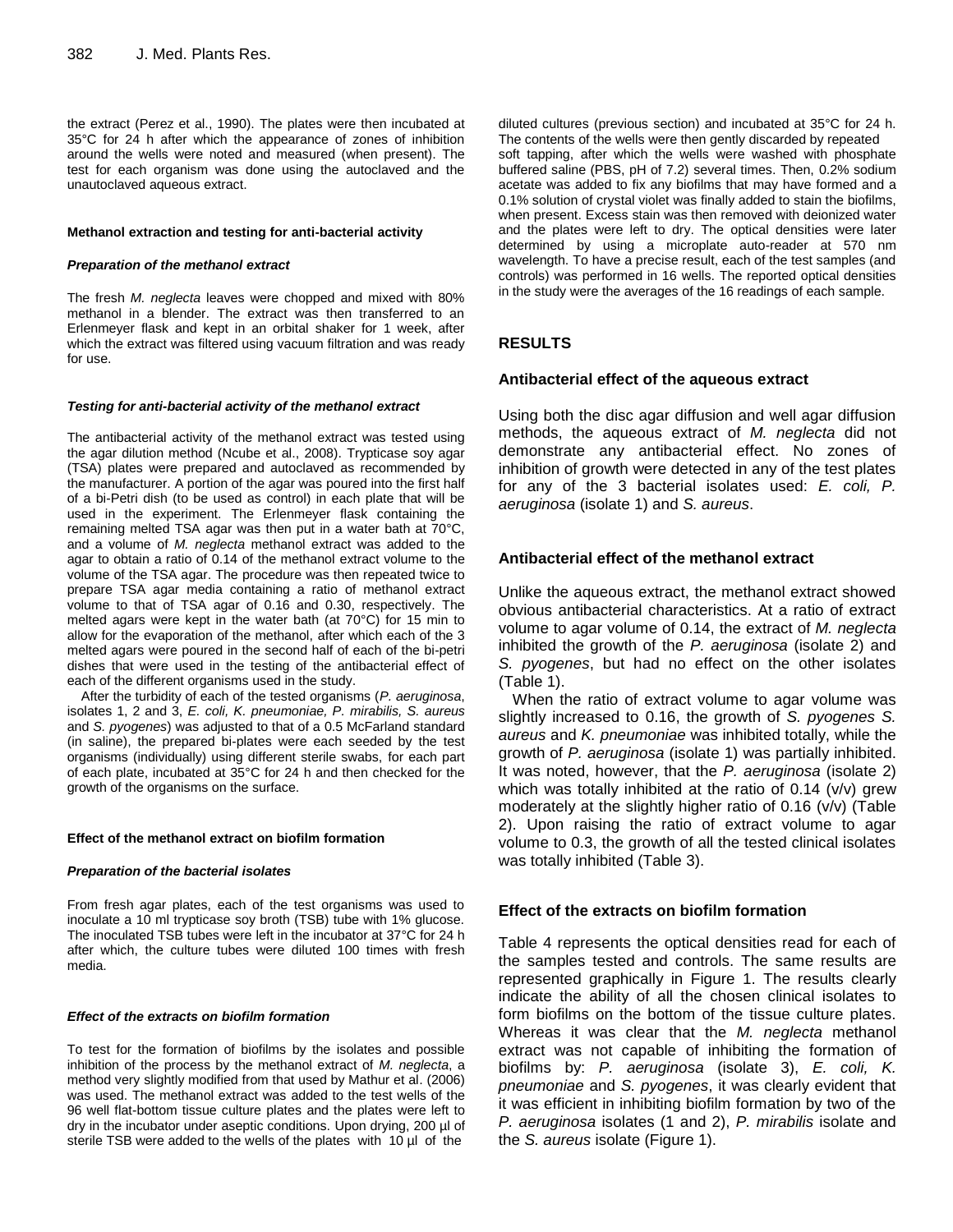| <b>Bacterial</b>                   | Ratio of 0.14 |                   |  |  |
|------------------------------------|---------------|-------------------|--|--|
|                                    | Control       | <b>Experiment</b> |  |  |
| Escherichia coli                   | $^{++}$       | $^{++}$           |  |  |
| Pseudomonas aeruginosa (isolate 1) | $^{++}$       | $^{+++}$          |  |  |
| Pseudomonas aeruginosa (isolate 2) | $^{++}$       |                   |  |  |
| Pseudomonas aeruginosa (isolate 3) | $^{++}$       | $^{++}$           |  |  |
| Staphylococcus aureus              | $^{++}$       | $^{++}$           |  |  |
| Streptococcus pyogenes             | $^{+++}$      |                   |  |  |
| Proteus mirabilis                  | $^{++}$       | $^{++}$           |  |  |
| Klebsiella pneumoniae              | $^{++}$       | $^{+++}$          |  |  |

**Table 1.** Effect of the methanol extract of *M. neglecta* on the growth of the bacterial isolates, at a ratio of extract volume to agar volume of  $0.14$ .  $\cdot$ : No growth;  $+++$ : confluent growth.

**Table 2.** The effect of the methanol extract of *M. neglecta* on the growth of the bacterial isolates, at a ratio of extract volume to agar volume of 0.16. -: No growth; +: weak growth; ++: moderate growth; +++: confluent growth.

|                                    | Ratio of 0.16  |                   |  |  |
|------------------------------------|----------------|-------------------|--|--|
| <b>Bacterial</b>                   | <b>Control</b> | <b>Experiment</b> |  |  |
| Escherichia coli                   | $^{++}$        | $^{++}$           |  |  |
| Pseudomonas aeruginosa (isolate 1) | $^{++}$        | ٠                 |  |  |
| Pseudomonas aeruginosa (isolate 2) | $^{+++}$       | $++$              |  |  |
| Pseudomonas aeruginosa (isolate 3) | $^{+++}$       | $^{+++}$          |  |  |
| Staphylococcus aureus              | $^{+++}$       |                   |  |  |
| Streptococcus pyogenes             | $^{++}$        |                   |  |  |
| Proteus mirabilis                  | $^{+++}$       | $^{+++}$          |  |  |
| Klebsiella pneumoniae              | $^{+++}$       |                   |  |  |

**Table 3.** The effect of methanol extract of *M. neglecta* on the growth of the bacterial isolates, at a ratio of extract volume to agar volume of 0.30. -: No growth; +: weak growth; ++: moderate growth; +++: confluent growth.

|                                    | Ratio of 0.30  |                   |  |  |
|------------------------------------|----------------|-------------------|--|--|
| <b>Bacterial</b>                   | <b>Control</b> | <b>Experiment</b> |  |  |
| Escherichia coli                   | $^{+++}$       |                   |  |  |
| Pseudomonas aeruginosa (isolate 1) | $^{+++}$       |                   |  |  |
| Pseudomonas aeruginosa (isolate 2) | $^{+++}$       |                   |  |  |
| Pseudomonas aeruginosa (isolate 3) | $^{+++}$       |                   |  |  |
| Staphylococcus aureus              | $^{+++}$       |                   |  |  |
| Streptococcus pyogenes             | $^{+++}$       |                   |  |  |
| Proteus mirabilis                  | $^{+++}$       |                   |  |  |
| Klebsiella pneumoniae              | $^{+++}$       |                   |  |  |

# **DISCUSSION**

The inability of the aqueous extract of *M. neglecta* to show any effect on the growth of the 3 bacterial isolates tested (*E. coli, P. aeruginosa* (isolate 1) and *S. aureus*), may have indicated that the inhibitory bioactive compound may have been thermolabile and was destroyed during the boiling process. However, traditional healers depended primarily on aqueous extracts of the plant, although organic extracts were found to yield more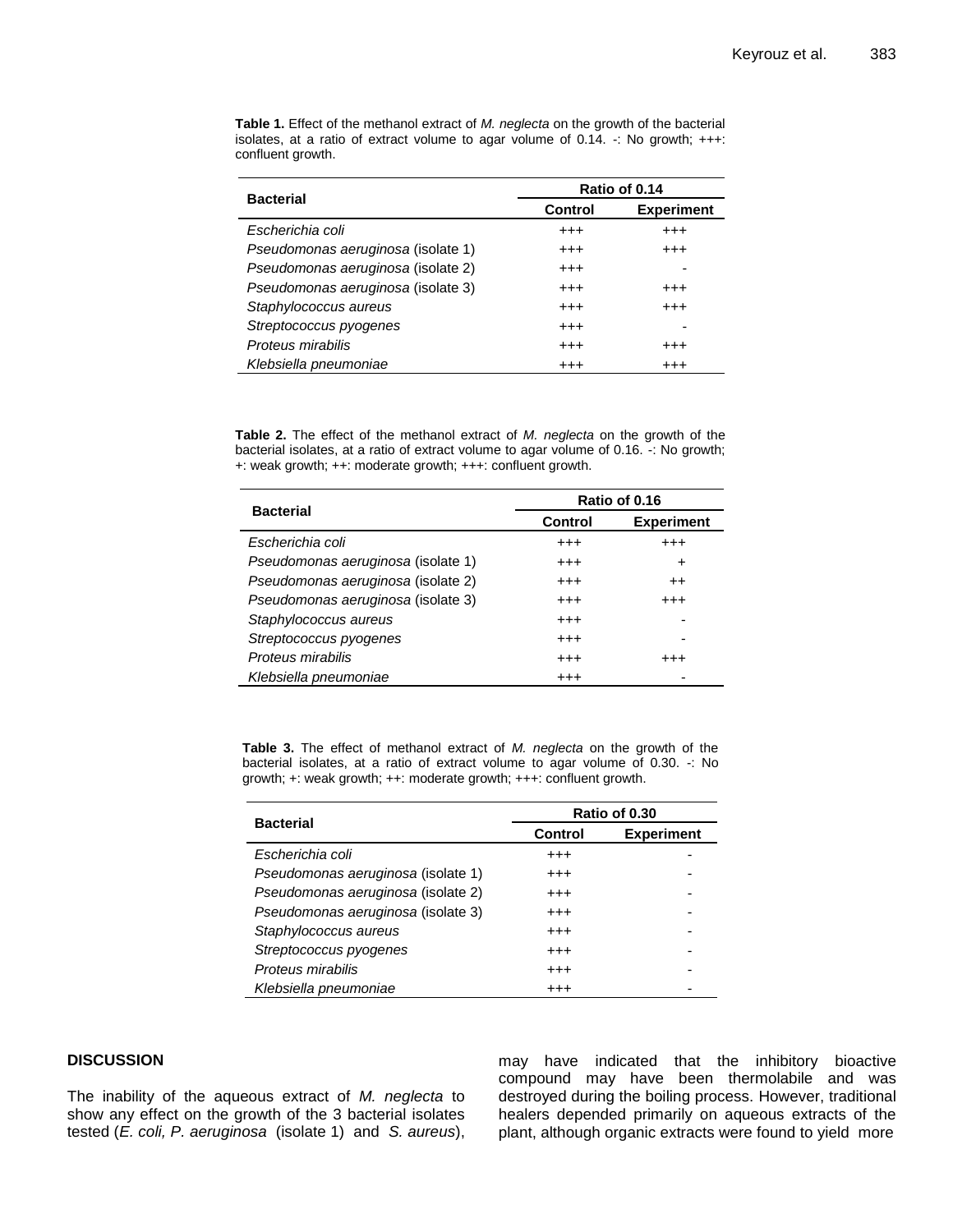**Table 4.** Average optical density (O.D.) readings at a wavelength of 570 nm, of the different cultures tested in this study. Pa: *Pseudomonas aeruginosa* (isolates 1, 2 and 3); Ec: *E. coli;* Pm: *P. mirabilis;* Kp: *K. pneumoniae;*  Sa: *S. aureus;* Sp: *S. pyogenes*; E: Methanol extract of *M. neglecta*; C: Control*.*

|         |          | $Isolate$ $Pa1 + E$ $Pa1$ $Pa2 + E$ $Pa2$ $Pa3 + E$ $Pa3$                     |  |  | $Ec + E$ | Ec.     |
|---------|----------|-------------------------------------------------------------------------------|--|--|----------|---------|
| O.D.    |          | 0.650004  0.718142  0.84054  1.094683  0.610321  0.591927  0.485839           |  |  |          | 0.50045 |
| Isolate |          | Kp+E Kp Sa+E Sa Sp+E Sp Pm+E Pm                                               |  |  |          |         |
| O.D.    |          | 0.646881  0.560772  0.440994  0.485946  0.77043  0.377233  0.454117  0.567701 |  |  |          |         |
|         | F.       | $\overline{c}$                                                                |  |  |          |         |
| O.D.    | 0.400989 | 0.331868                                                                      |  |  |          |         |



**Figure 1.** Graphic representation of the data in Table 4. X axis: Samples tested for biofilm formation/inhibition; Y axis: optical density (O.D.) readings at a wavelength of 570 nm; Pa: *P. aeruginosa (isolates 1, 2 and 3);* Ec: *E. coli;* Pm: *P. mirabilis;* Kp: *K. pneumoniae;* Sa: *S. aureus;* Sp: *S. pyogenes;* C: Control.

consistent results regarding antimicrobial activity (Parekh et al., 2005). The result may have been caused, however, by what was noted by Silva et al. (2005), that the disk agar diffusion assay can lead to unreliable results in case mixtures containing different constituents, because of different diffusion rates. Another reason may have been not soaking the disks with the aqueous extract for hours as as suggested by Mbata et al. (2006).

A previous report by Parekh et al. (2006) noted that most of the identified antimicrobial chemicals from plants were water insoluble, a reason why extracts by organic solvents were more effective. Moreover, Imtiaz et al. (2012) found that the *M. neglecta* organic solvent extract was much more effective in inhibiting the growth of *E. coli, K. pneumoniae, Salmonella* Typhi and *B. subtilis* than the aqueous extract of the plant. Taking the results of these studies into consideration, methanol was selected and was a very appropriate organic solvent for

this study.

The methanol extract proved to have a very notable effect on the growth of the bacterial isolates tested*.* This effect increased with the increase in the volume of the methanol extract added to the melted agar. Whereas, there was complete inhibition of only two isolates at a ratio of 0.14 (Table 1), there was complete inhibition of 3 isolates and partial inhibition of 2 others when the ratio was increased to 0.16 (Table 2). At a ratio of 0.3, the methanol extract completely inhibited the growth of all the clinical bacterial isolates used in this study (Table 3).

Although, at higher concentrations of the extract, the inhibition of growth was clear, yet the effect obviously started at lower concentrations. The growth of bacteria at lower concentrations does not indicate the absence of an effect as it has been verified previously (Zhanel et al., 1992) that the sub-inhibitory antimicrobial concentrations may have produced numerous effects including altering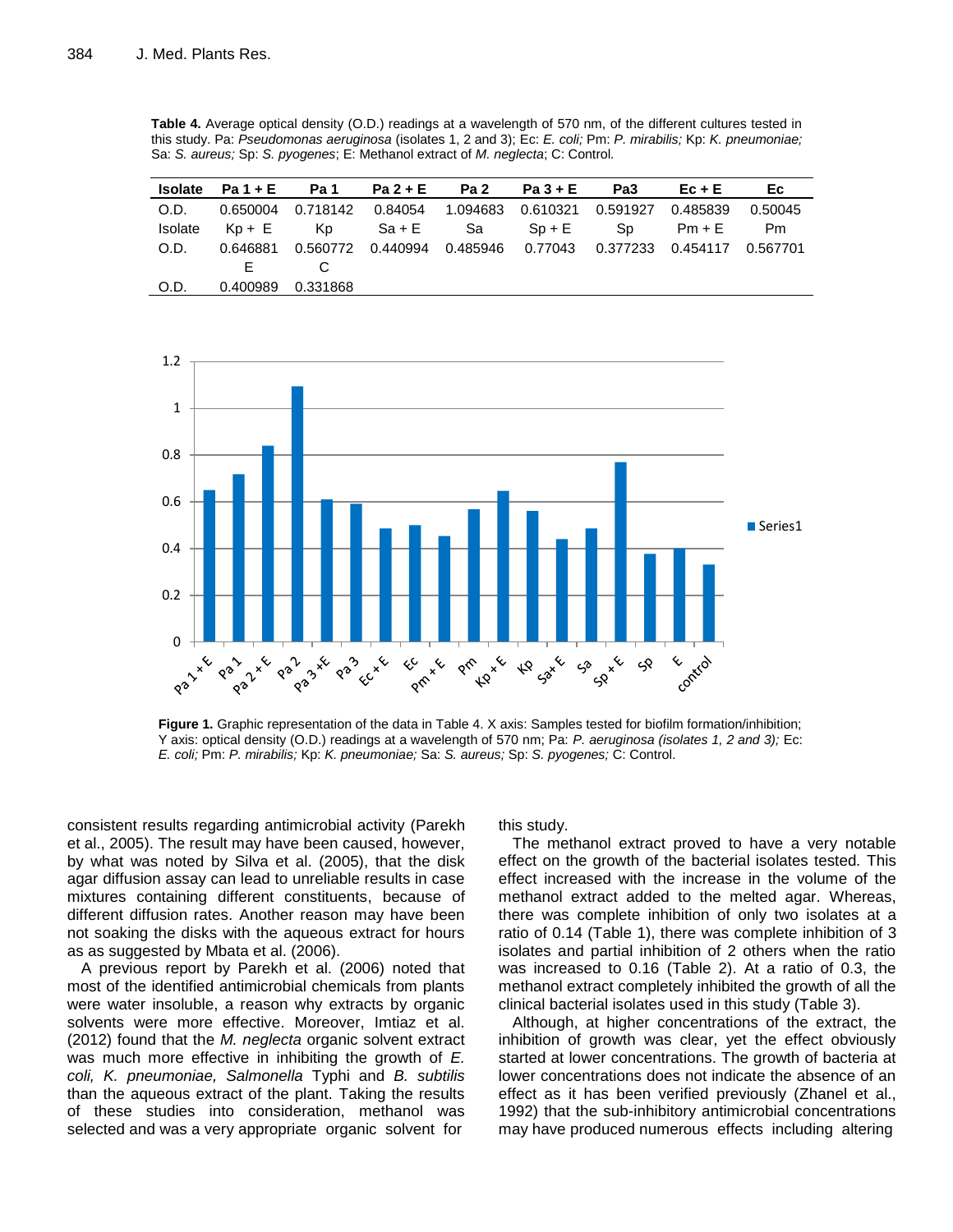bacterial morphology and growth, affecting bacterial virulence factors and altering bacterial susceptibility to host immune defenses. However, further studies are needed to discover whether this happened in our case or if the extract exerted any effect at the molecular levels.

The use of the agar dilution method in this study proved to be more suitable for our purposes than either the agar diffusion or well diffusion methods. Mathur et al. (2006) and the European Committee for Antimicrobial susceptibility testing – EUCAST (2003) recommended the use of Muller-Hinton agar for similar tests, some researchers reported the use of nutrient agar (Meyer and Afolayan, 1995; Grierson and Afolayan, 1999). TSA was chosen for use in this study as it proved to be very suitable for the growth of the test isolates, with an inoculum density equivalent to the 0.5 McFarland standard as recommended in the standard procedure (Costerton et al., 1999; CLSI, 2014).

Antibacterial assays showed that the methanol extracts of both the leaves and flowers of other species of the same genus, *M. sylvestris* had inhibitory activity against human pathogens like*, E. coli, Listeria monocytogenes* and *Streptococcus agalactiae.* A comparison between the antibacterial effects of the aerial and the root organs of *M. sylvestris* showed that the main effect belonged to the aerial parts and very strongly against *Pasteurella multocida* (Eini et al., 2014). Also, the methanol extract of the seeds of *M. moschata* showed antibacterial activity against certain bacteria (Kumarasamy et al., 2002).

The antibacterial effect that was demonstrated in the methanol extract of *M. neglecta* and not in the aqueous extract of the plant in this study, was also reported by Jasim (2006), who found out that the aqueous extract of *M. neglecta* did not have antibacterial activity against *S. aureus, S. pneumoniae, Haemophilus influenzae* and *Moraxella catarrhalis*, but the petroleum ether extract of the same plant inhibited the growth of these organisms.

This study is believed to be the first to demonstrate the ability of *M. neglecta* methanol extract to also inhibit biofilm formation of several clinically important bacterial strains (Table 4 and Figure 1). This finding is extremely important as one of the most challenging problems in antibacterial therapy remains difficult in targeting bacteria in already formed biofilms (Khoury et al., 1992).

#### **Conclusion**

*M. neglecta,* being a plant that grows in the wild, seems to be a powerful medicinal plant as it proved to have the ability to inhibit the growth and biofilm formation of many clinically significant bacteria and may be a very promising source of new antibacterial medications. Further work is still needed, however, to determine, as recommended for previous similar studies (Iwu et al., 1999), the active compounds in the plant, purify them, and evaluate if they can be used as new medications that do not cause any harm to the host or the normal microbiota.

# **CONFLICT OF INTERESTS**

The authors have not declared any conflict of interests.

#### **REFERENCES**

- Alanis A (2005). Resistance to antibiotics: Are we in the post-antibiotic era?. Arch. Med. Res. 36:697-705.
- Çakılcıoğlu U, Şengün MT, Türkoğlu I (2010). An ethnobotanical survey of medicinal plants of Yazıkonak and Yurtbaşı districts of Elazığ province, Turkey. J. Med. Plants Res. 4(7):567-572.
- Clinical and Laboratory Standards Institute (CLSI) (2014). Performance Standards for Antimicrobial Susceptibility Testing; Twenty-Fourth Informational Supplement. M100-S24. Wayne, PA: Clinical and Laboratory Standards Institute.
- Costerton JW, Stewart PS, Greenberg EP (1999). Bacterial biofilms: a common cause of persistent infections. Science 284(5418):1318- 1322.
- Donlan RM (2001). Biofilms and device-associated infections. Emerg. Infect. Dis. 7(2):277.
- EUCAST Discussion Document (2003). Determination of minimum inhibitory concentrations (MICs) of antibacterial agents by broth dilution. Clin. Microbiol. Infect. 9(8):1-7.
- Grierson DS, Afolayan AJ (1999). Antibacterial activity of some indigenous plants used for the treatment of wounds in the Eastern Cape, South Africa. J. Ethnopharmacol. 66:103-106.
- Imtiaz B, Fozia W, Abdul Rehman A, Ullah H, Iqbal H, Wahab A, Almas M, Ahmad I (2012). Antimicrobial activity of *Malva neglecta* and *Nasturtium microphyllum*. Int. J. Res. Ayurveda Pharm. 3(5):808.
- Iwu MW, Duncan AR, Okunji CO (1999). New antimicrobials of plant origin. In: Janick J (editor), Perspectives on new crops and new uses. ASHS Press. Alexandria. pp. 457-462.
- Jasim TM (2006). Study of the antibacterial activity of Malva neglegta. Tikrit J. Pharm. Sci. 2(1):15-18.
- Jorgensen JH, Pfaller MA (2015). Manual of Clinical Microbiology. Volumes 1 and 2. 11<sup>th</sup> edition. In: Carroll KC, Landry ML, Funke G, Richter SS, Warnock DW (eds,). American Society for Microbiology: ASM Press. Washington, D.C
- Kapil A (2005). The challenge of antibiotic resistance: Need to contemplate. Indian J. Med. Res. 121(2):83-91.
- Khoury AE, Lam K, Ellis B, Costerton JW (1992). Prevention and control of bacterial infections associated with medical devices. ASAIO J. 38(3):174-178.
- Kumarasamy Y, Cox PJ, Jaspars M, Nahar L, Sarker SD (2002). Screening seeds of Scottish plants for antibacterial activity. J. Ethnopharmacol. 83(1):73-77.
- Laxminarayan R, Duse A, Wattal C, Zaidi AK, Wertheim HF, Sumpradit N, Vlieghe E, Hara GL, Gould IM, Goossens H, Greko C, So AD, Bigdeli M, Tomson G, Ombaka E, Peralta AQ, Qamar FN, Mir F, Kariuki S, Bhutta Z, Coates A, Bergstrom R, Wright GD, Brown ED Cars O (2013). Antibiotic resistance - the need for global solutions. Lancet Infect. Dis. 13(12):1057-1098.
- Mathur T, Singhal S, Khan S, Upadhyay DJ, Fatma T, Rattan A (2006). Detection of biofilm formation among the clinical isolates of staphylococci: an evaluation of three different screening methods. Indian J. Med. Microbiol. 24(1):25.
- Mbata TI, Debiao L, Saikia A (2006). Antibacterial activity of the crude extract of Chinese Green Tea (*Camellia sinensis*) on *Listeria minocytogenes.* Afr. J. Biotechnol. 7(10):1571-1573.
- Meyer JJM, Afolayan AJ (1995). Antibacterial activity of *Helichrysum aureonitens* (Asteraceae). J. Ethnopharmacol. 47:109-111.
- Mirghiasi SM, Akhzari M, Vassaf M, Akbari A, Baghi SM (2015). The Effect of *Malva neglecta* on the Reduction of Inflammatory Agents in Patients with Osteoarthritis. Mol. Biol. 4(4):135.
- Mohammad Eini A, shayegh J, Moharrami Fard M (2014). Comparison of Antibacterial Effect of *Malva Sylvestris* L (Aerial and Root Organs) by MIC. JSSU 21(6):816-822.
- Nature Gate (2017). Dwarf Mallow: Malva neglecta. Info sheet. LuontoPortti. Available at: http://www.luontoportti.com/suomi/en/kukkakasvit/darf-mallow